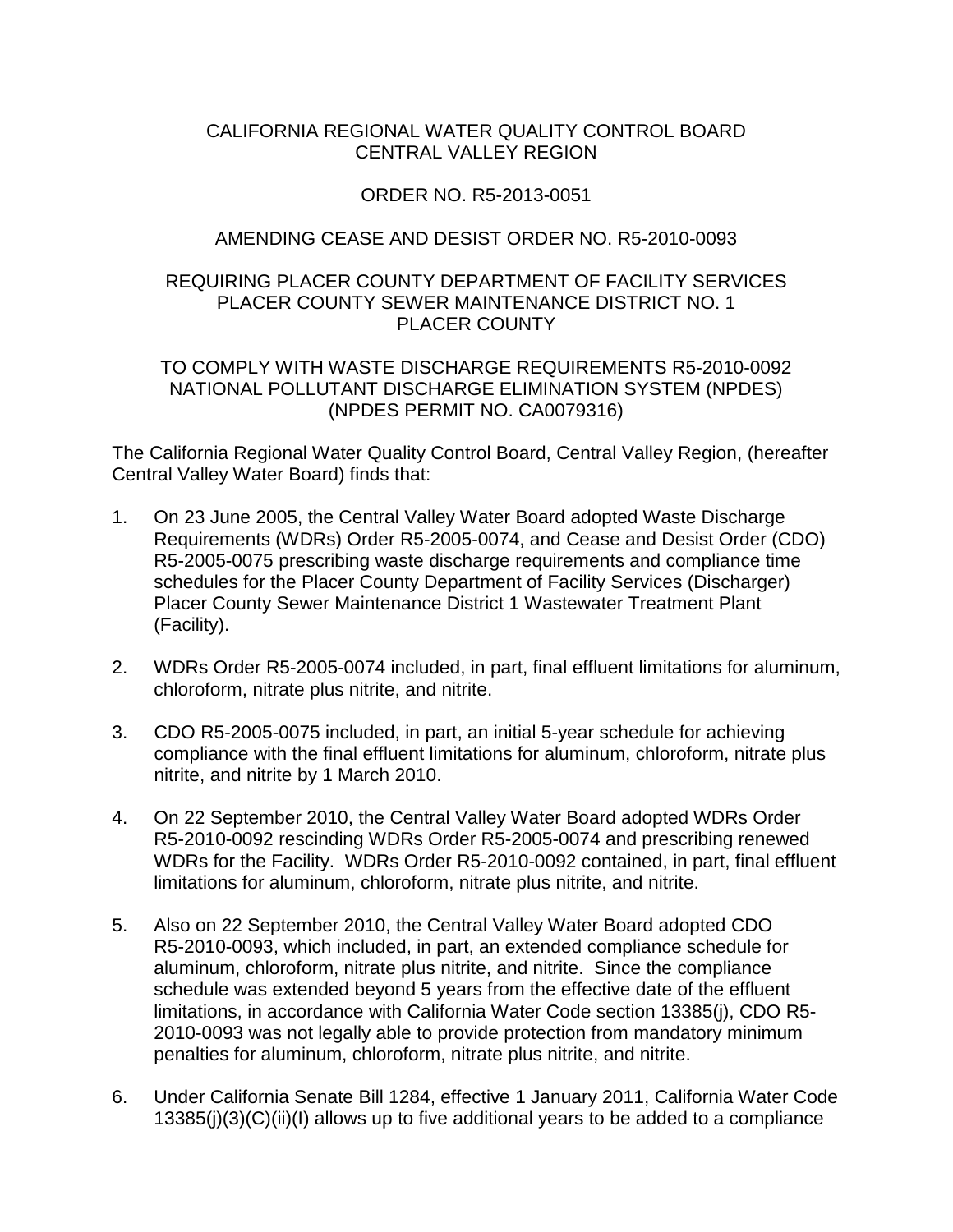schedule and provides protection from mandatory minimum penalties, if the Discharger shows due diligence to come into compliance with final effluent limitations.

- 7. To comply with final effluent limitations, the Discharger proposed to regionalize, in which all wastewater will go to the City of Lincoln Wastewater Treatment and Reclamation Facility, the Discharger's Facility will be decommissioned, and there will no longer be a discharge to surface water from the Discharger's Facility. This proposal requires expansion of the City of Lincoln Wastewater Treatment and Reclamation Facility and construction of a pipeline and infrastructure to convey the wastewater to Lincoln. The Discharger has progressed in the regionalization process and remains on track for compliance with final effluent limitations by 1 September 2015.
- 8. This Order amends CDO R5-2010-0093 to include protection from mandatory minimum penalties for exceedances of final effluent limitations for aluminum, chloroform, nitrate plus nitrite, and nitrite. This Order also includes a new schedule for completion of intermediate tasks for regionalizing, with the final compliance date of 1 September 2015 remaining in place. See Attachment I, amended CDO R5-2010-0093-01.
- 9. Issuance of this Order is exempt from the provisions of the California Environmental Quality Act (Public Resources Code, Section 21000, *et seq*.), in accordance with Section 15321(a)(2), Title 14, California Code of Regulations.
- 10. On 31 May 2013, in Rancho Cordova, California, after due notice to the Discharger and all other affected persons, the Central Valley Water Board conducted a public hearing at which evidence was received to consider amending CDO R5-2010-0093 under CWC section 13301 to amend the intermediate time schedule to achieve compliance with waste discharge requirements and to provide protection from mandatory minimum penalties for aluminum, chloroform, nitrate plus nitrite, nitrite, chlorodibromomethane and dichlorobromomethane. Final compliance with WDRs Order R5-2010-0092 remains 1 September 2015.

**IT IS HEREBY ORDERED THAT** pursuant to CWC Section 13301 and 13267, Cease and Desist Order R5-2010-0093 is amended as shown in underline/strikeout format in Attachment I.

Any person aggrieved by this action of the Central Valley Water Board may petition the State Water Board to review the action in accordance with CWC section 13320 and California Code of Regulations, title 23, sections 2050 and following. The State Water Board must receive the petition by 5:00 p.m., 30 days after the date of this Order, except that if the thirtieth day following the date of this Order falls on a Saturday, Sunday, or state holiday (including mandatory furlough days), the petition must be